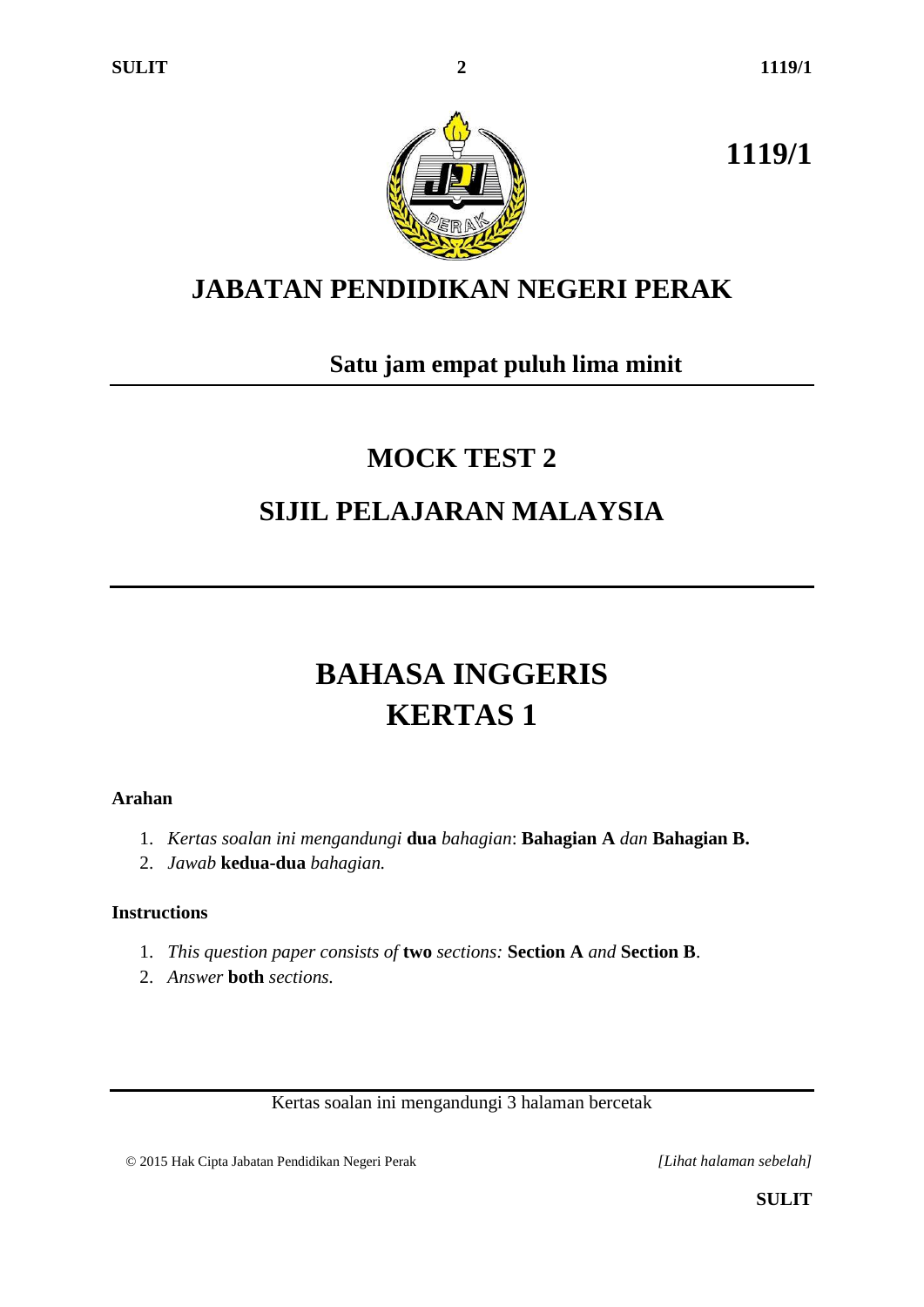#### **Section A: Directed Writing** [35 *marks*] [*Time suggested*: 45 *minutes*]

Students nowadays spend an average of four hours a day on electronic gadgets.

You have surveyed the current trends among your schoolmates and think that their interest is unhealthy. Based on your survey, write a **report** for your school newsletter on the negative effects of electronic gadgets among students. In your report, give suggestions on how to utilise the electronic gadgets positively.



When writing the **report**, you must:

- give a title
- provide a suitable conclusion
- include your name
- use **all** the notes given
- suggest **two other** ways students can use the gadgets positively

#### **Note:**

*For your report, you will receive up to* **15 marks** *for the format and content points, and up to* **20 marks** *for the quality of your writing.*